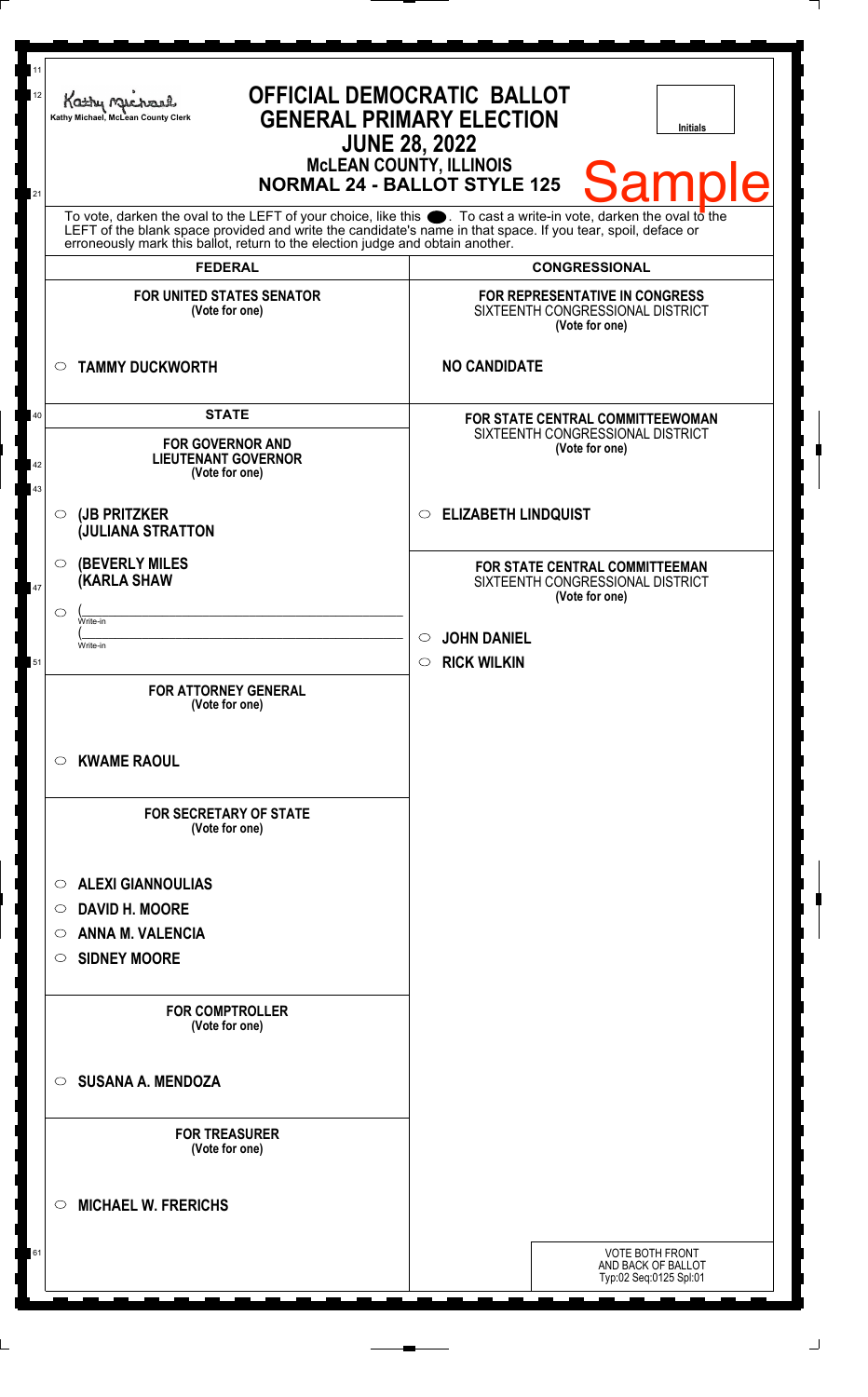| <b>OFFICIAL DEMOCRATIC BALLOT - GENERAL PRIMARY ELECTION - JUNE 28, 2022</b>                                   |                                                                                                                                     |  |  |
|----------------------------------------------------------------------------------------------------------------|-------------------------------------------------------------------------------------------------------------------------------------|--|--|
| <b>LEGISLATIVE</b>                                                                                             | <b>JUDICIAL</b>                                                                                                                     |  |  |
| <b>FOR STATE SENATOR</b><br>FORTY-SIXTH LEGISLATIVE DISTRICT<br>(Vote for one)                                 | FOR JUDGE OF THE CIRCUIT COURT<br>ELEVENTH JUDICIAL CIRCUIT<br>(To fill the vacancy of the Hon. Scott Drazewski)<br>(Vote for one)  |  |  |
| <b>DAVE KOEHLER</b><br>$\circ$                                                                                 | <b>NO CANDIDATE</b>                                                                                                                 |  |  |
| <b>REPRESENTATIVE</b>                                                                                          |                                                                                                                                     |  |  |
| <b>FOR REPRESENTATIVE</b><br>IN THE GENERAL ASSEMBLY<br>NINETY-FIRST REPRESENTATIVE DISTRICT<br>(Vote for one) | FOR JUDGE OF THE CIRCUIT COURT<br>ELEVENTH JUDICIAL CIRCUIT<br>(To fill the vacancy of the Hon. Paul G. Lawrence)<br>(Vote for one) |  |  |
| <b>KARLA BAILEY-SMITH</b><br>$\circ$                                                                           | <b>NO CANDIDATE</b>                                                                                                                 |  |  |
| <b>SHARON CHUNG</b><br>$\circ$                                                                                 |                                                                                                                                     |  |  |
|                                                                                                                | <b>PRECINCT</b>                                                                                                                     |  |  |
| <b>COUNTY</b>                                                                                                  | FOR PRECINCT COMMITTEEPERSON                                                                                                        |  |  |
| <b>FOR COUNTY CLERK</b>                                                                                        | <b>NORMAL 24</b><br>(Vote for one)                                                                                                  |  |  |
| (Vote for one)                                                                                                 |                                                                                                                                     |  |  |
| <b>LAURA McBURNEY</b><br>$\circ$                                                                               | <b>NO CANDIDATE</b>                                                                                                                 |  |  |
| <b>FOR COUNTY TREASURER</b><br>(Vote for one)                                                                  |                                                                                                                                     |  |  |
| <b>NO CANDIDATE</b>                                                                                            |                                                                                                                                     |  |  |
| <b>FOR COUNTY SHERIFF</b><br>(Vote for one)                                                                    |                                                                                                                                     |  |  |
| <b>NO CANDIDATE</b>                                                                                            |                                                                                                                                     |  |  |
| <b>REGIONAL OFFICE</b><br>OF EDUCATION                                                                         |                                                                                                                                     |  |  |
| FOR REGIONAL SUPERINTENDENT OF SCHOOLS<br>(DeWITT, LIVINGSTON, LOGAN AND McLEAN COUNTIES)<br>(Vote for one)    |                                                                                                                                     |  |  |
| <b>NO CANDIDATE</b>                                                                                            |                                                                                                                                     |  |  |
| <b>COUNTY BOARD</b>                                                                                            |                                                                                                                                     |  |  |
| <b>FOR COUNTY BOARD MEMBER</b><br><b>COUNTY BOARD DISTRICT 1</b><br>(Vote for not more than two)               |                                                                                                                                     |  |  |
| <b>JANIS B. HOLLINS</b>                                                                                        |                                                                                                                                     |  |  |
| $\circ$<br><b>MARCIA S. BEAMAN</b><br>$\circ$                                                                  |                                                                                                                                     |  |  |
|                                                                                                                | YOU HAVE NOW<br><b>COMPLETED VOTING</b>                                                                                             |  |  |
|                                                                                                                | <b>VOTE BOTH FRONT</b><br>AND BACK OF BALLOT<br>Typ:02 Seq:0125 Spl:01                                                              |  |  |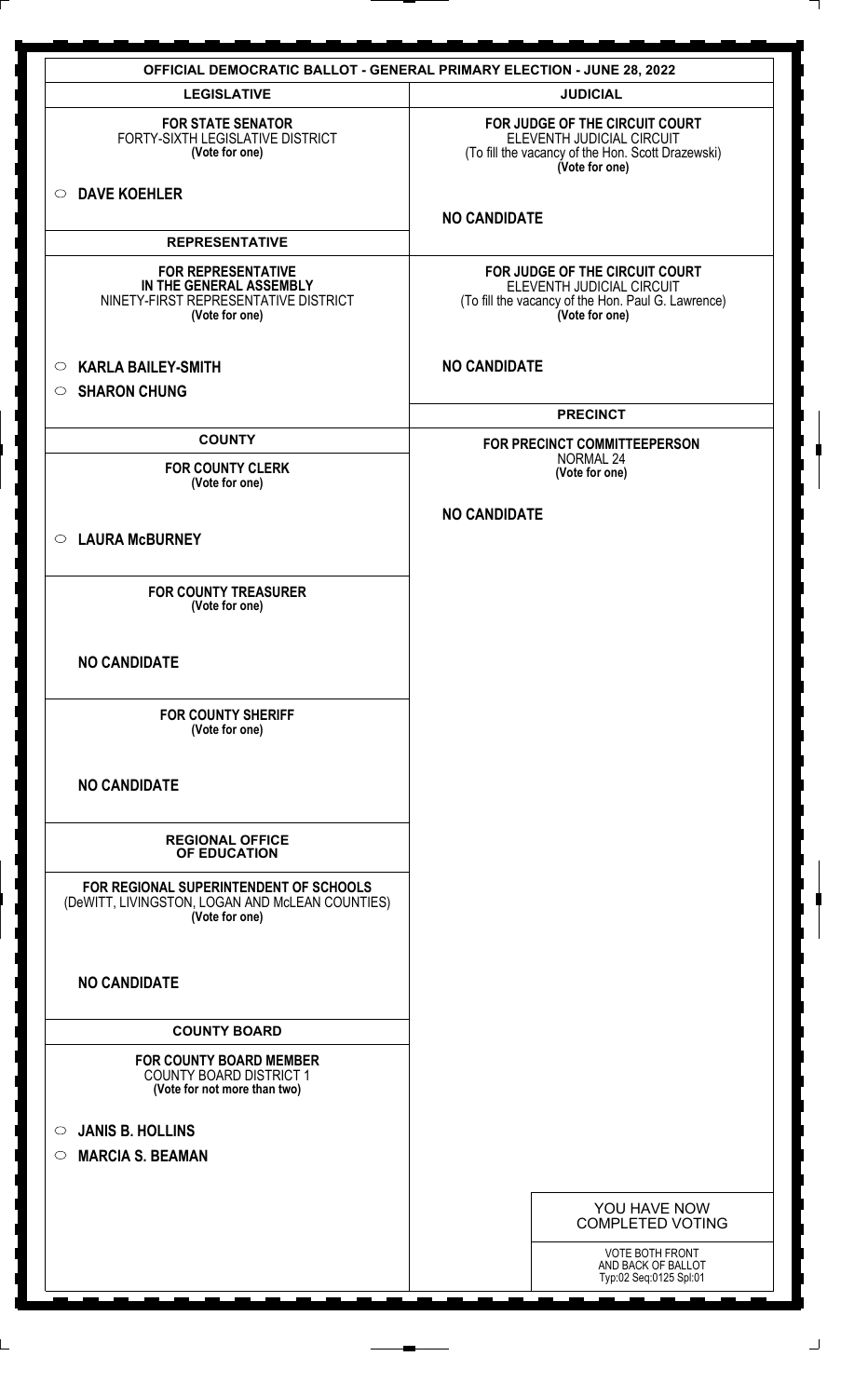| 11<br>12 | Kathy Muc<br>Kathy Michael, McLean County Clerk                                                                                                                                                                                                                                                                        | <b>OFFICIAL DEMOCRATIC BALLOT</b><br><b>GENERAL PRIMARY ELECTION</b><br><b>Initials</b><br><b>JUNE 28, 2022</b><br><b>McLEAN COUNTY, ILLINOIS</b> |
|----------|------------------------------------------------------------------------------------------------------------------------------------------------------------------------------------------------------------------------------------------------------------------------------------------------------------------------|---------------------------------------------------------------------------------------------------------------------------------------------------|
| 21       |                                                                                                                                                                                                                                                                                                                        | <b>Sample</b><br><b>NORMAL 24 - BALLOT STYLE 126</b>                                                                                              |
|          | To vote, darken the oval to the LEFT of your choice, like this $\bullet$ . To cast a write-in vote, darken the oval to the LEFT of the blank space provided and write the candidate's name in that space. If you tear, spoil, deface<br>erroneously mark this ballot, return to the election judge and obtain another. |                                                                                                                                                   |
|          | <b>FEDERAL</b>                                                                                                                                                                                                                                                                                                         | <b>CONGRESSIONAL</b>                                                                                                                              |
|          | <b>FOR UNITED STATES SENATOR</b><br>(Vote for one)                                                                                                                                                                                                                                                                     | FOR REPRESENTATIVE IN CONGRESS<br>SIXTEENTH CONGRESSIONAL DISTRICT<br>(Vote for one)                                                              |
|          | <b>TAMMY DUCKWORTH</b><br>$\circ$                                                                                                                                                                                                                                                                                      | <b>NO CANDIDATE</b>                                                                                                                               |
| 40       | <b>STATE</b>                                                                                                                                                                                                                                                                                                           | FOR STATE CENTRAL COMMITTEEWOMAN                                                                                                                  |
| 42<br>43 | <b>FOR GOVERNOR AND</b><br><b>LIEUTENANT GOVERNOR</b><br>(Vote for one)                                                                                                                                                                                                                                                | SIXTEENTH CONGRESSIONAL DISTRICT<br>(Vote for one)                                                                                                |
|          | (JB PRITZKER<br>$\circ$<br><b>JULIANA STRATTON</b>                                                                                                                                                                                                                                                                     | <b>ELIZABETH LINDQUIST</b><br>$\circ$                                                                                                             |
| 47       | <b>(BEVERLY MILES)</b><br>$\circ$<br><b>(KARLA SHAW</b>                                                                                                                                                                                                                                                                | FOR STATE CENTRAL COMMITTEEMAN<br>SIXTEENTH CONGRESSIONAL DISTRICT<br>(Vote for one)                                                              |
|          | $\circlearrowright$<br>Write-in                                                                                                                                                                                                                                                                                        |                                                                                                                                                   |
|          | Write-in                                                                                                                                                                                                                                                                                                               | <b>JOHN DANIEL</b>                                                                                                                                |
|          |                                                                                                                                                                                                                                                                                                                        | <b>RICK WILKIN</b><br>$\circ$                                                                                                                     |
| 52       | <b>FOR ATTORNEY GENERAL</b><br>(Vote for one)                                                                                                                                                                                                                                                                          |                                                                                                                                                   |
|          | <b>KWAME RAOUL</b><br>$\circ$                                                                                                                                                                                                                                                                                          |                                                                                                                                                   |
|          | <b>FOR SECRETARY OF STATE</b><br>(Vote for one)                                                                                                                                                                                                                                                                        |                                                                                                                                                   |
|          | <b>ALEXI GIANNOULIAS</b><br>$\circ$                                                                                                                                                                                                                                                                                    |                                                                                                                                                   |
|          | <b>DAVID H. MOORE</b><br>$\circ$                                                                                                                                                                                                                                                                                       |                                                                                                                                                   |
|          | ANNA M. VALENCIA<br>O                                                                                                                                                                                                                                                                                                  |                                                                                                                                                   |
|          | <b>SIDNEY MOORE</b><br>O                                                                                                                                                                                                                                                                                               |                                                                                                                                                   |
|          | <b>FOR COMPTROLLER</b><br>(Vote for one)                                                                                                                                                                                                                                                                               |                                                                                                                                                   |
|          | <b>SUSANA A. MENDOZA</b><br>$\circ$                                                                                                                                                                                                                                                                                    |                                                                                                                                                   |
|          | <b>FOR TREASURER</b><br>(Vote for one)                                                                                                                                                                                                                                                                                 |                                                                                                                                                   |
|          | <b>MICHAEL W. FRERICHS</b><br>$\circ$                                                                                                                                                                                                                                                                                  |                                                                                                                                                   |
| 61       |                                                                                                                                                                                                                                                                                                                        | <b>VOTE BOTH FRONT</b><br>AND BACK OF BALLOT<br>Typ:02 Seq:0126 Spl:01                                                                            |